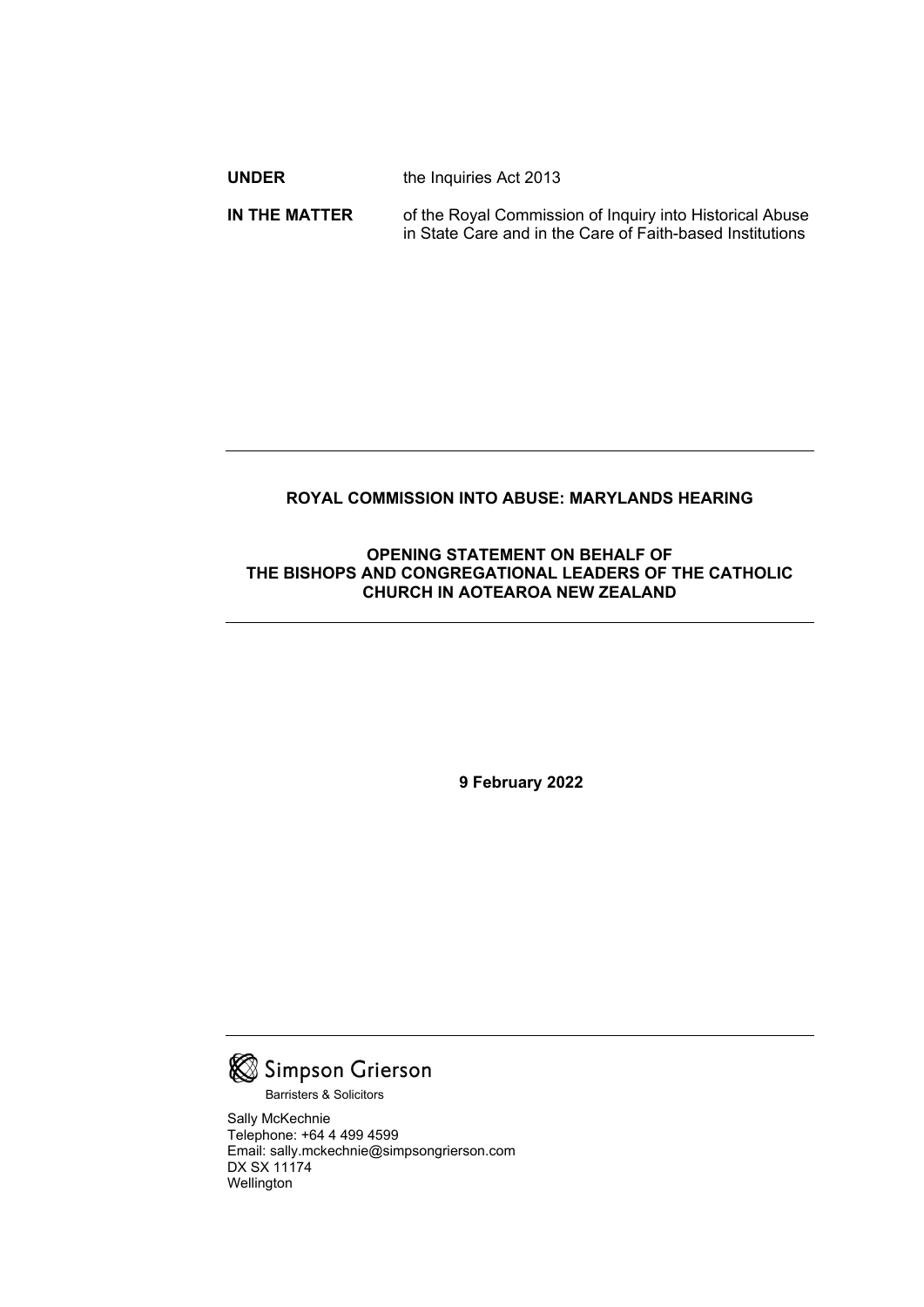#### **To:** The Chair and Commissioners

- 1. Tēnā koutou i tēnei ahiahi Madam Chair, Commissioners. Ko Sally McKechnie ahau.
- 2. I appear as counsel for Te Rōpū Tautoko, on behalf of the Catholic bishops and congregational leaders. We acknowledge Madam Chair, Commissioners, Counsel Assisting, fellow counsel, survivors and survivor networks, and all those watching elsewhere.
- 3. We acknowledge that this hearing is being held during troubling times for our country. COVID-19 has impacted the ability of survivors and advocates to be present in the public gallery to take part in this hearing. It has also restricted the ability for representatives of the Church to be here in person and to bear witness to survivor experiences.
- 4. In the public gallery this morning is Auxiliary Bishop of Auckland Michael Gielen and Chair of Te Rōpū Tautoko, the group representing all Catholic dioceses and congregations in the Inquiry. There are two retired St John of God Brothers remaining in New Zealand who were to

attend the length of the hearing to hear survivors and acknowledge their stories. Sadly this will need to be done by following the hearing remotely. This does not reduce the Church's commitment to listen to every word and commit to the change that this process must result in. The Church is present, and it is listening.

## **Introduction and acknowledgements**

- 5. The bishops and congregational leaders of the Catholic Church in Aotearoa New Zealand acknowledge those survivors who suffered abuse while in the care of the St John of God Brothers at Marylands, those who were abused by Bernard McGrath at Hebron, those who were harmed at St Joseph's Orphanage, and all other survivors.
- 6. They acknowledge your bravery in making the courageous and difficult decision to engage with this Inquiry. We acknowledge all survivors who are watching this hearing, either here in the room or remotely. As has been acknowledged before, including in this Commission the abuse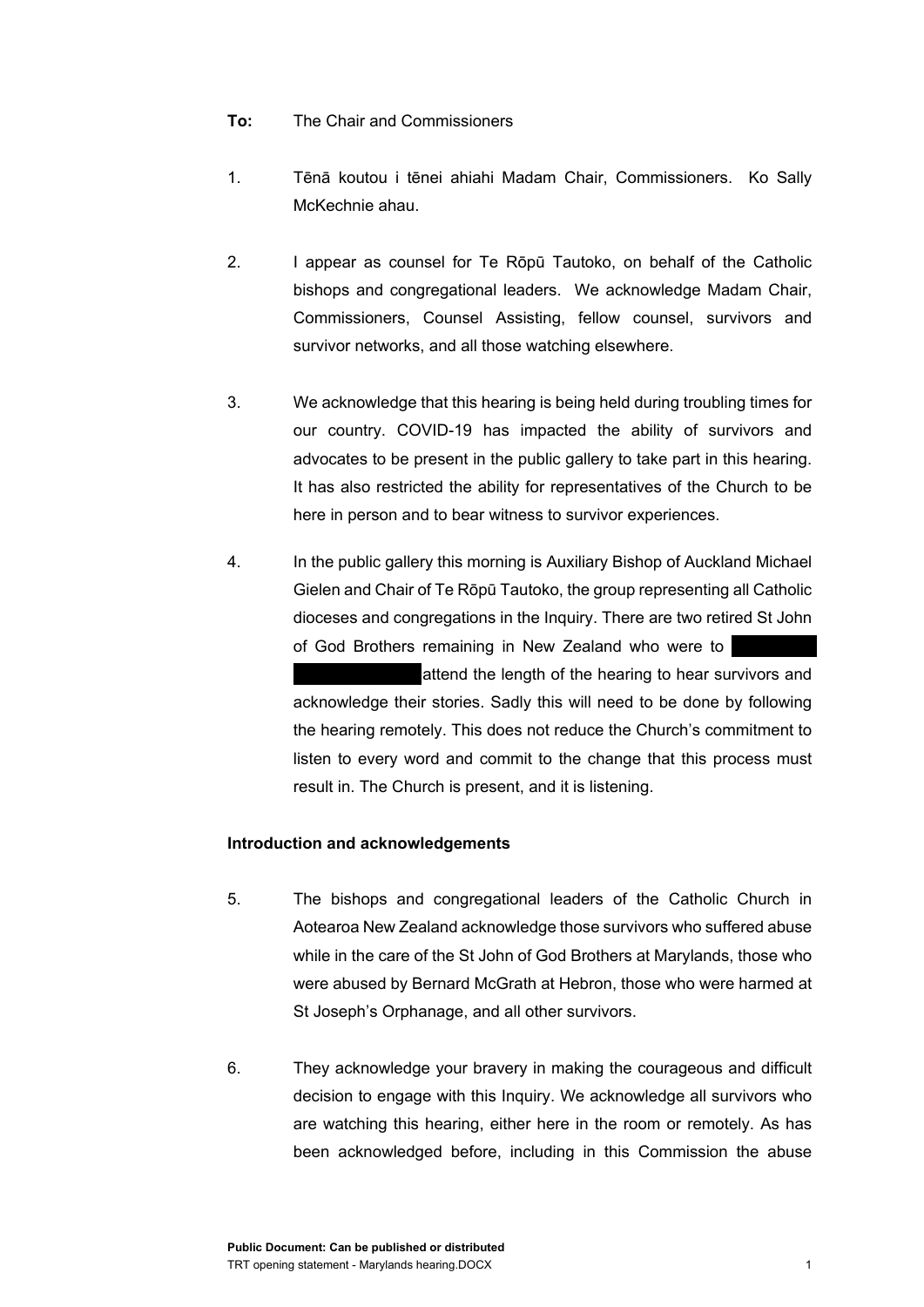which occurred to children and young people while in the care of the Catholic Church is deeply shameful and should never have happened.

- 7. Te Rōpū Tautoko, on behalf of all the bishops and congregational leaders recognise that you, the survivors, were and are still the most vulnerable. If you needed to be cared for, then you should have been safe in the care of the Church. The fact that you were not safe and you were harmed is indefensible and a shame on all the Church. For this, and when we didn't respond as we should have to your disclosures and reports of abuse, the bishops and congregational leaders are deeply sorry.
- 8. The Provincial of the St John of God Brothers, Br Timothy Graham, will be giving evidence later in this hearing. He offers his deep apologies and regret for what happened to you while in the care of the Brothers.
- 9. We are not here to question the evidence of survivors. We are here to listen to survivors describe their experiences, to reflect on past wrongs, and to learn how the Church can ensure that proper redress and healing takes place for survivors of abuse, and then decide what practical steps are to be implemented as a result of this process. The Church is already working to improve processes but this will never cease. Constant change and improvement for the good of survivors is paramount.
- 10. In my opening remarks this morning I intend to cover three main areas. These are covered in more detail in the written submissions that have been filed to accompany this oral presentation.
- 11. First, it may be helpful to Commissioners to provide a brief overview of the St John of God Brothers; their work at Marylands; its relationship with the St Joseph's Orphanage run by the Sisters of Nazareth; its closure; and the subsequent separate establishment of the Hebron Trust by Bernard McGrath,
- 12. Second, I will outline the evidence the Inquiry will hear from the Church's two witnesses, Br Timothy Graham and Archbishop Paul Martin; and I will touch on the written evidence filed with the Inquiry which will not be traversed in this hearing.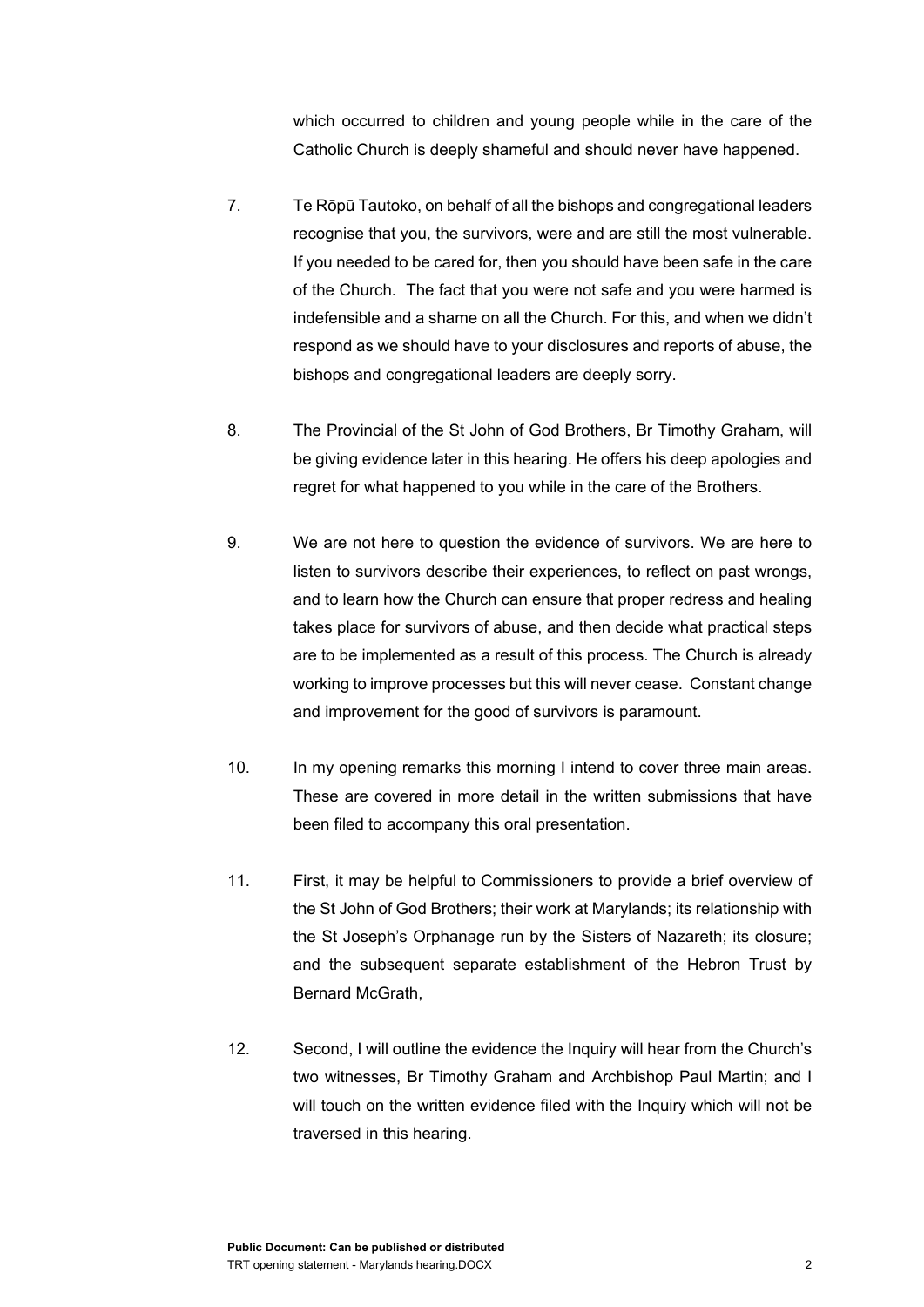- 13. Finally, in the spirit of the Inquiry's inquisitorial processes I will outline the questions the Catholic Church will be hoping can be answered through the duration of the next week, and how they will be listening and learning about what can be done to ensure this dark chapter of the Church's history is never repeated again.
- 14. Before I commence, two preliminary clarifications may be helpful for Commissioners.
- 15. First, when I refer to the "Church" I mean the collective views of the 49 constituent congregations and dioceses which make up the "Catholic Church in Aotearoa New Zealand". Commissioners by now will be familiar with the structure and make-up of the Catholic Church in New Zealand, and the independence each diocese and congregation has from each other. When I refer to "Te Rōpū Tautoko" I mean the group formed by the Catholic bishops and congregational leaders for the purpose of engaging with the Inquiry. And I will often refer to the St John of God Brothers simply as "the Brothers".
- 16. Secondly, throughout the hearing, you may notice Catholic witnesses referring to some of the Brothers by their name without the title of "Brother". This is in not meant to downplay the Brothers' involvement in Marylands, or their offending as Brothers. It will reflect the fact that these Brothers left the Order of St John of God Brother and as such are not referred to using that title.

# **History of the St John of God Brothers, Marylands, and Hebron in New Zealand**

## *Reliance on historical records*

17. In accounting for the Brothers' arrival in New Zealand and operation of Marylands, evidence provided to the Inquiry is heavily reliant on historical records and documents. Very few Brothers who worked at Marylands are still alive or able to contribute substantively to this hearing.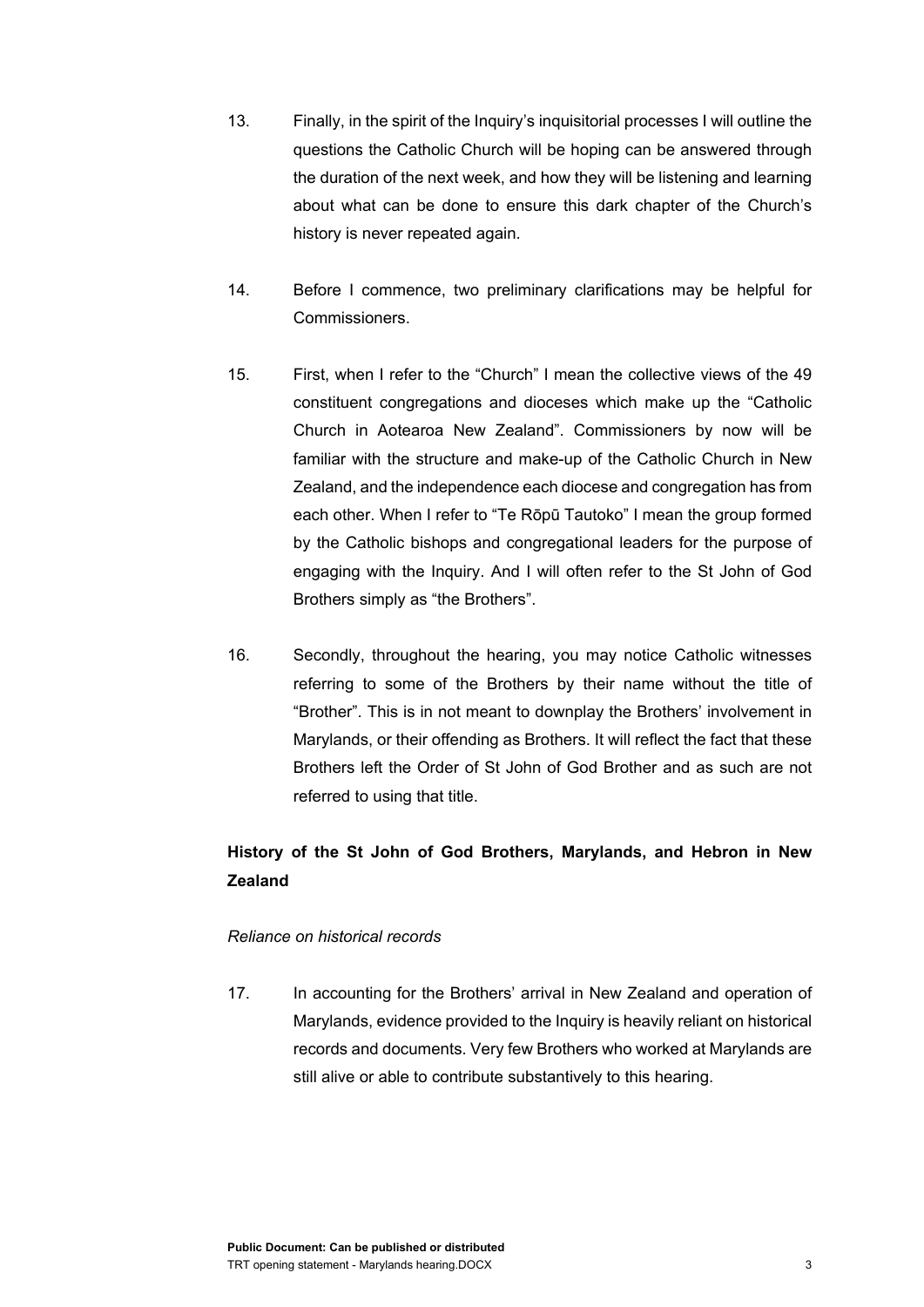#### *The Brothers' arrival in Christchurch and involvement in Marylands*

- 18. Marylands was a school for intellectually disabled children in Christchurch, was run by the St John of God Brothers from 1955 to 1984. The Brothers are a religious order founded in Spain in the 16<sup>th</sup> Century. The order is devoted to the care of the sick and undertakes a wide range of health and social services activities. The Brothers operations in New Zealand were overseen by the Oceania Province, headed by a Provincial based in Australia.
- 19. The Brothers no longer have an active presence in New Zealand. Two St John of God Brothers remain living in New Zealand, both are New Zealanders and chose to retire in New Zealand to be close to families. Both were nurses working at the St John of God Hospital, and one man had a role as Prior in the final year that Marylands was open. Both intended to be here today, and are watching the live-stream. The Provincial, Brother Timothy Graham, and members of the order will be watching the hearing from Australia via the live-stream.
- 20. The Brothers took over the operation of Marylands in 1955 from the Picpus Fathers. The Fathers had run a different school on the site and it was not for disabled children. The Picpus Fathers' involvement in Marylands is outside the scope of this case study, and minimal evidence has been requested or provided in this regard.
- 21. Marylands was first based on a site in Middleton, and moved to the Halswell site in 1968. The buildings were purchased by the Ministry of Education in 1982, with the Ministry taking over the running of the school in 1984 and renaming it Hogben School. It is now currently known as Halswell Residential College. Few of the original buildings remain as a result of the 2010 and 2011 Christchurch earthquakes, and extensive redevelopment.
- 22. In May 1970 the Brothers opened the St John of God Hospital on the Halswell site adjacent to Marylands. The hospital still operates today, however the Brothers no longer have any responsibility for it. During its operation in the 1970s and 1980s, Brothers lived on site at Halswell and worked either in the hospital or in the school. Brothers in the hospital had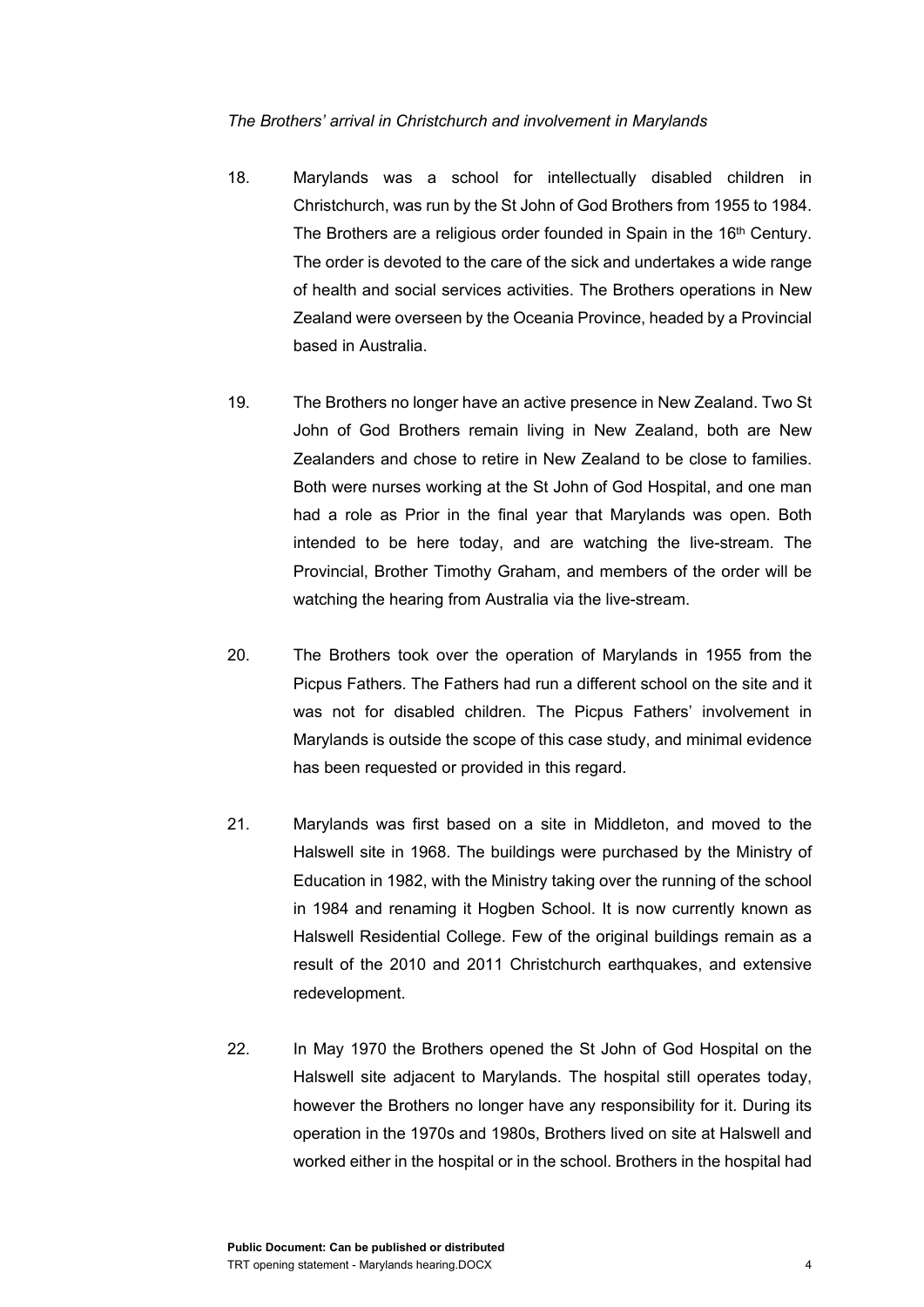their own living quarters, while Brothers in the school lived in the residential sections. The Brothers came together for community events, prayer, meals etc but the two institutions – Marylands School and the St John of God Hospital, were run independently.

- 23. Marylands was a school for children with disabilities. However, those classifications are different to how they would be used today and many of the boys at Marylands would likely now be supported to be educated in the state schooling system.
- 24. The St John of God Brothers no longer hold much information or records from Marylands. What was held would have been transferred over to the Department of Education when they took over in 1984. Much of the information in Br Timothy Graham's evidence has been supplemented with research from Archives New Zealand or other sources. The Brothers do not hold any student files, and the Brothers are unaware of what the Crown may have done with these records and where they are now, if they still exist.
- 25. It is timely to mention the St Joseph's Orphanage operated by the Sisters of Nazareth. It was situated on a neighbouring property, several hundred metres from Marylands and separated by a small river. St Joseph's Orphanage does not fall within the scope of the Marylands case study. However, the evidence of some survivors who were residents of both St Joseph's and Marylands includes details of abuse at both institutions. The Church does not seek to question any of the evidence put forward by survivors, and the Sisters of Nazareth will be watching this hearing listening to the stories of those who were harmed in their care. However, no evidence about the operation of St Joseph's Orphanage was sought from the Sisters.

#### *Hebron Trust*

26. Few Brothers alive today have any direct knowledge of the establishment of the Hebron Trust by Bernard McGrath in the late 1980s. What can be said has been collated from documents held by solicitors for the Trust and other historical accounts.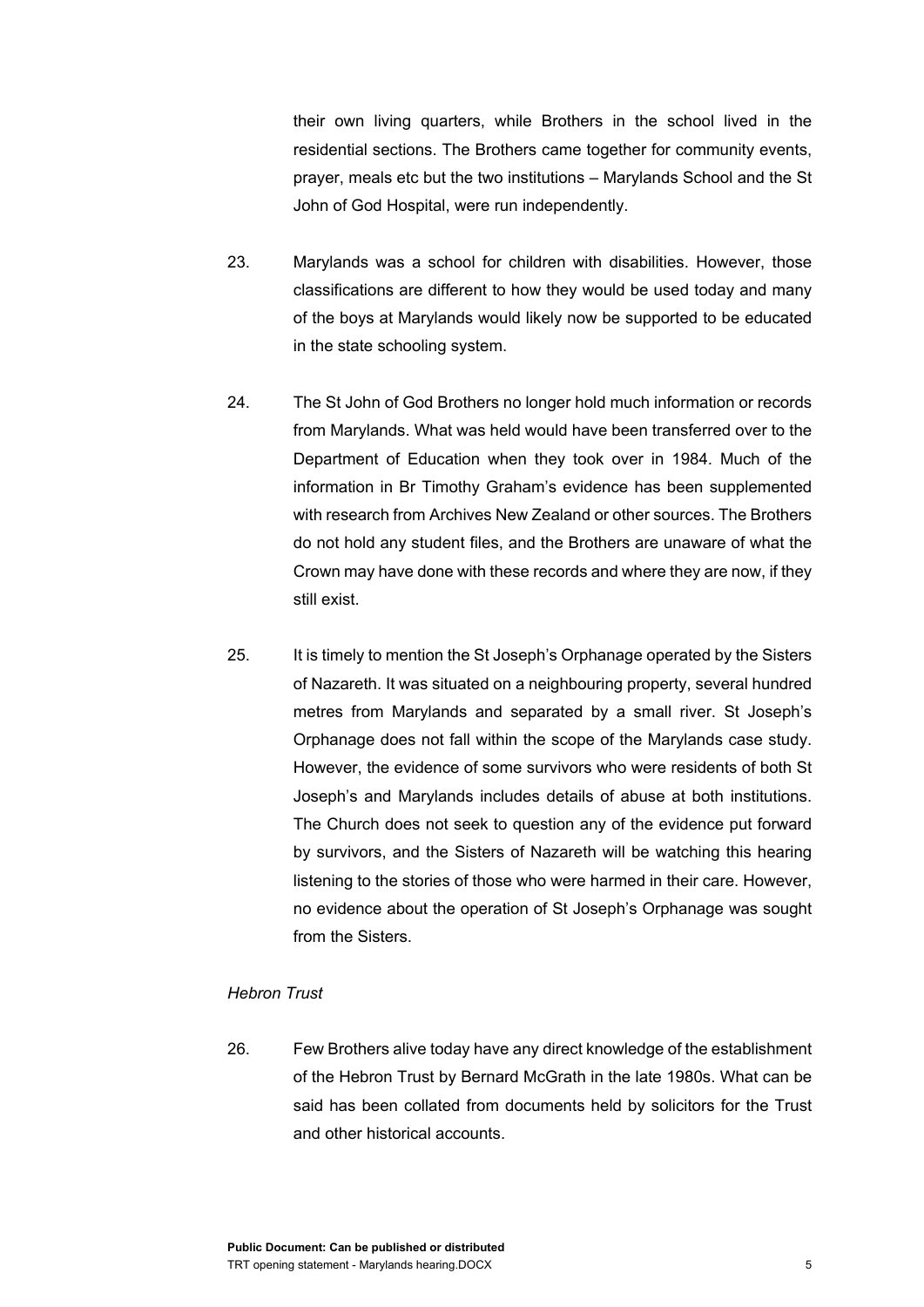- 27. Br Timothy Graham's evidence discusses the establishment and operation of Hebron Trust. A detailed briefing paper on Hebron Trust has been filed with the Inquiry.
- 28. Hebron Trust began, informally, in 1986, when the Bishop of Christchurch, Denis Hanrahan, saw a growing problem with homeless young people or "street kids" in Christchurch, and invited the Brothers to establish a youth ministry to support at-risk kids. It is clear from the records that the only connection between Marylands School and Hebron Trust is Bernard McGrath, who offended against young people at both Marylands and Hebron. No other Brothers are accused of abuse of young people at Hebron.
- 29. Before I move on to outline the evidence which will be provided by Catholic evidence, we must pause to confront the horrific abuse which occurred at Marylands and at Hebron.
- 30. Br Timothy Graham's evidence outlines the records that are held about the nature and extent of abuse at Marylands.
- 31. We must confront the fact that Bernard McGrath, a member of the St John of God Brothers 1968 and 1996, is one of Australasia's worst sexual offenders against children. Following a three-year jail sentence in 1993, he was convicted of 21 offences in 2006. Most recently, he was convicted of 64 offences against 12 boys in Australia. He is currently serving a sentence of 33 years in prison in Australia for his offending, and will likely die in prison. He offended not only at Marylands and Hebron, but in institutions in Australia. All of his offending was against vulnerable young people. It is likely that, had his New Zealand offending been prosecuted under modern prosecutorial standards, his convictions would be far more numerous and his prison time much greater. Allegations reported to St John of God relating to McGrath account for almost 5% of the reported abuse held by Catholic Church authorities in New Zealand.
- 32. Bernard McGrath was not the only man to offend against children at Marylands. The evidence will show that in total, 26 men, including Brothers and employees of the Order, have allegations of abuse made against them for offending against over 100 children at Marylands. The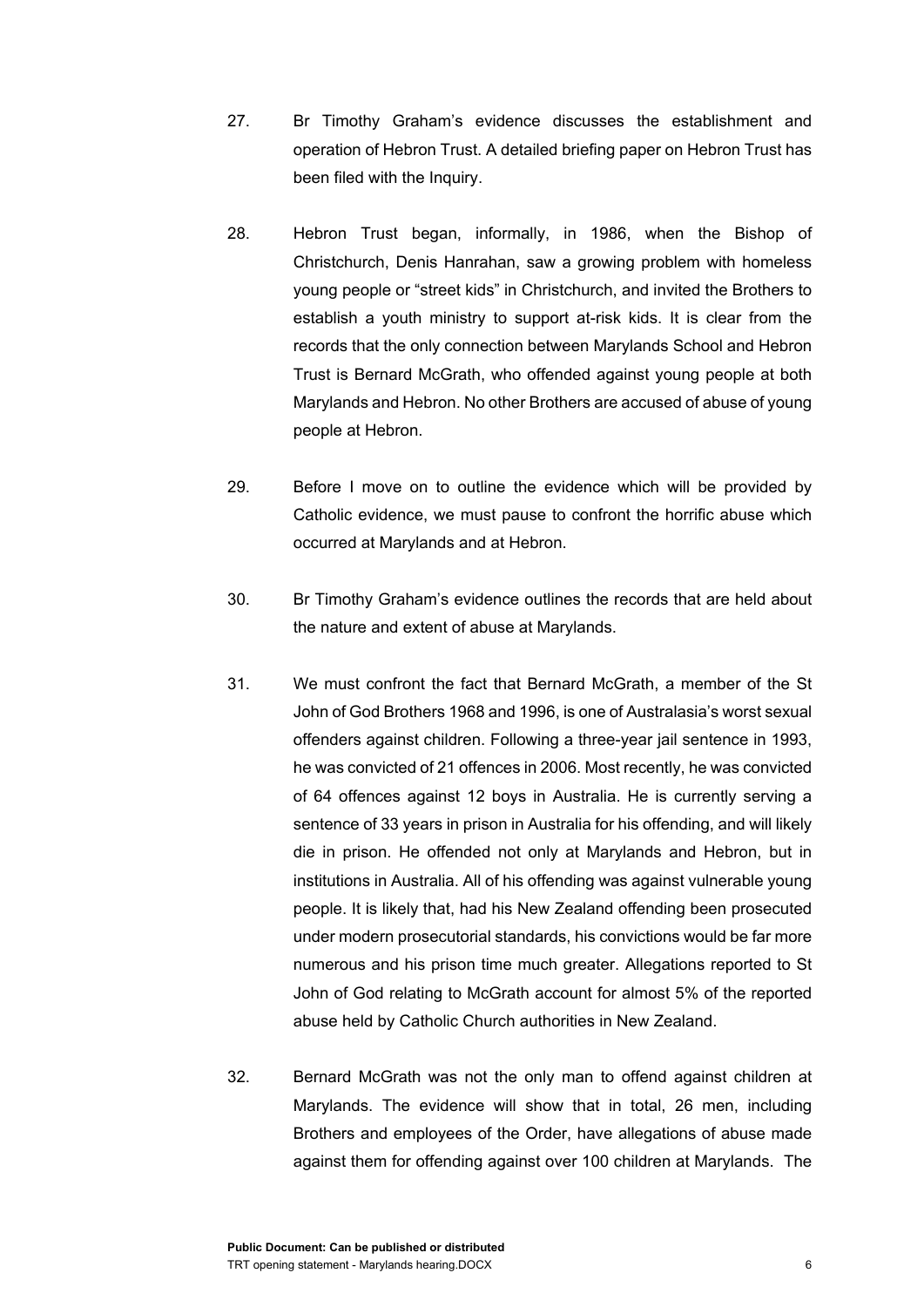nature and extent of this offending is at the extreme end and is likely to be only matched by the scale of offending which took place in the worst state institutions.

- 33. The St John of God Brothers, and the leaders of the Catholic Church deeply regret the failure to keep these children safe while they were in their care. The Church carries deep shame for this dark chapter of their history.
- 34. The seriousness of the offending is reflected in the redress process undertaken by the Brothers, which is likely the largest amount of redress provided by a single non-Crown institution for offending in New Zealand. The Brothers welcome last year's interim redress report proposing an independent redress process.

## **Evidence on behalf of the Church**

- 35. Two Catholic Church leaders will be giving oral evidence during this hearing: Br Timothy Graham, Provincial of the Hospitaller Order of St John of God; and Archbishop Paul Martin, Coadjutor Archbishop of Wellington, former Bishop of Christchurch and current Apostolic Administrator of the Christchurch Diocese.
- 36. Two further witnesses provided written statements: Monsignor Brendan Daly, canon law expert; and Lee Robinson of Christchurch law firm Saunders Robinson Brown, who acted for the Brothers in New Zealand on matters including redress during the 1990s and 2000s.
- 37. Te Rōpū Tautoko has further provided a number of briefing papers to the Inquiry, including a report from researcher Claire Stewart on the operation of Marylands and societal context of the time; the history and workings of the Hebron Trust and statistics on the extent of abuse at Hebron by Bernard McGrath; the involvement of the Picpus Fathers in Marylands prior to the St John of God Brothers; the nature and extent of abuse at Marylands, including details of redress; and the response to and treatment of offenders by the Brothers.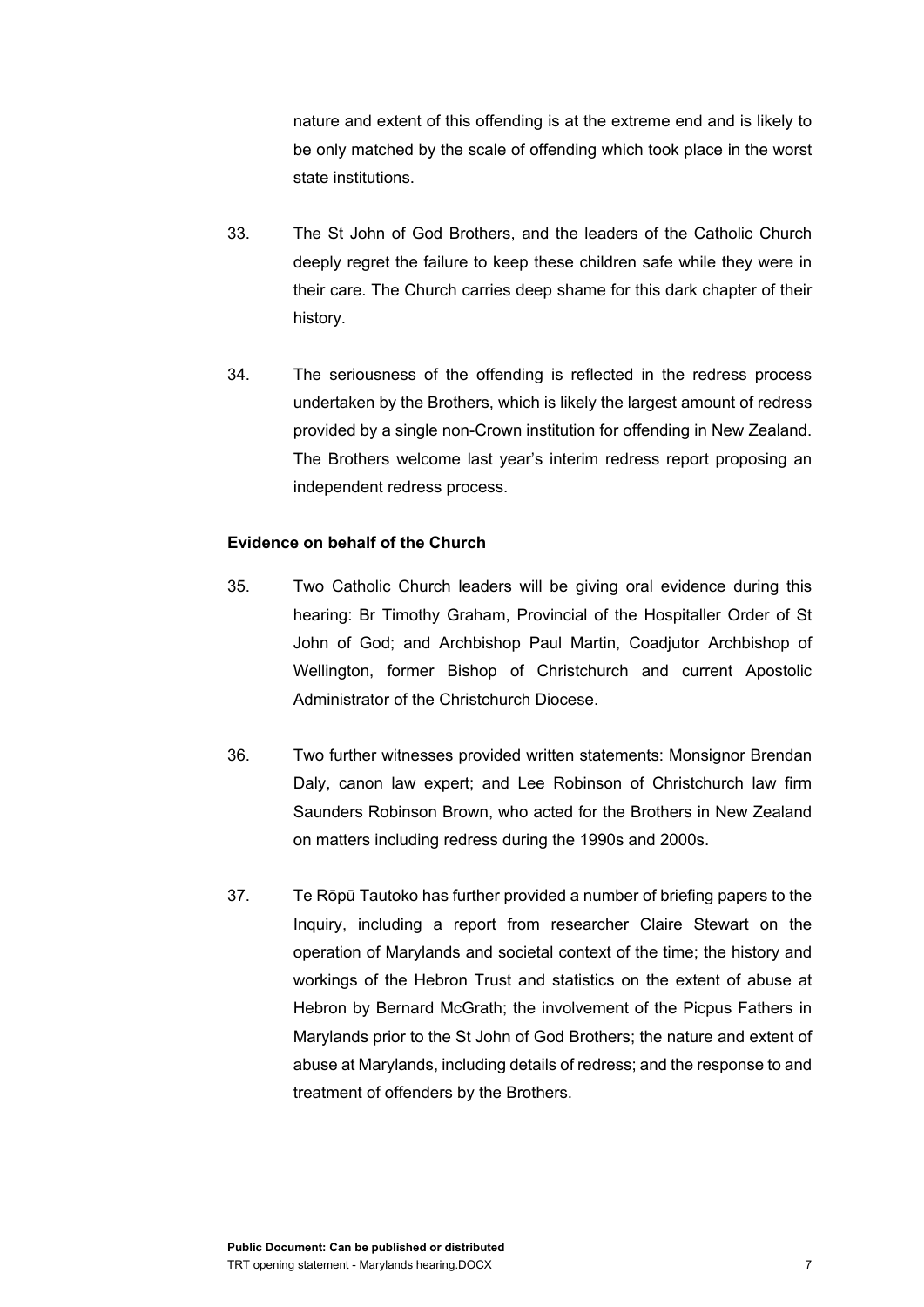## *Br Timothy Graham*

- 38. Br Timothy Graham is the Provincial of the Oceania Province of the Hospitaller Order of St John of God, known as the St John of God Brothers. Br Timothy is a qualified psychologist who joined the Brothers in January 1977, and served as Prior of several communities, including in Christchurch from 2002 to 2005.
- 39. Br Timothy's evidence is structured in response to a request for evidence from the Inquiry. As a result, it will include a number of references to the absence of information or to questions that Br Timothy does not and likely can never know the answer to.
- 40. Br Timothy will speak on Marylands and Hebron from his understanding of the historical record, and from the knowledge and experience gained as Provincial. Since becoming Provincial, Brother Timothy has been involved directly in the redress process.
- 41. The nature of some of Brother Timothy's evidence will be highly sensitive. It will be necessary at places to talk generally and without specificity, in order to protect those survivors who have chosen not to, or are unable to engage with the Inquiry.

## *Archbishop Paul Martin*

- 42. Archbishop Paul Martin was the Bishop of Christchurch from 2018 until his appointment as Coadjutor Archbishop of Wellington in 2021. He is currently the Apostolic Administrator for the Diocese of Christchurch until a new Bishop is appointed, effectively holding the same rights and responsibilities as a bishop for the diocese.
- 43. Archbishop Paul Martin's evidence is provided as a result of a request by the Inquiry. The bulk of his evidence is therefore based on historical documents. In relation to matters of opinion, the Archbishop has sought the input of other Bishops before filing his evidence.
- 44. Archbishop Paul's evidence answers the questions of the application of canon law posed by the Inquiry. Archbishop Paul's evidence also discusses the work of religious institutes and the relationship between bishops and religious congregations in New Zealand. His evidence will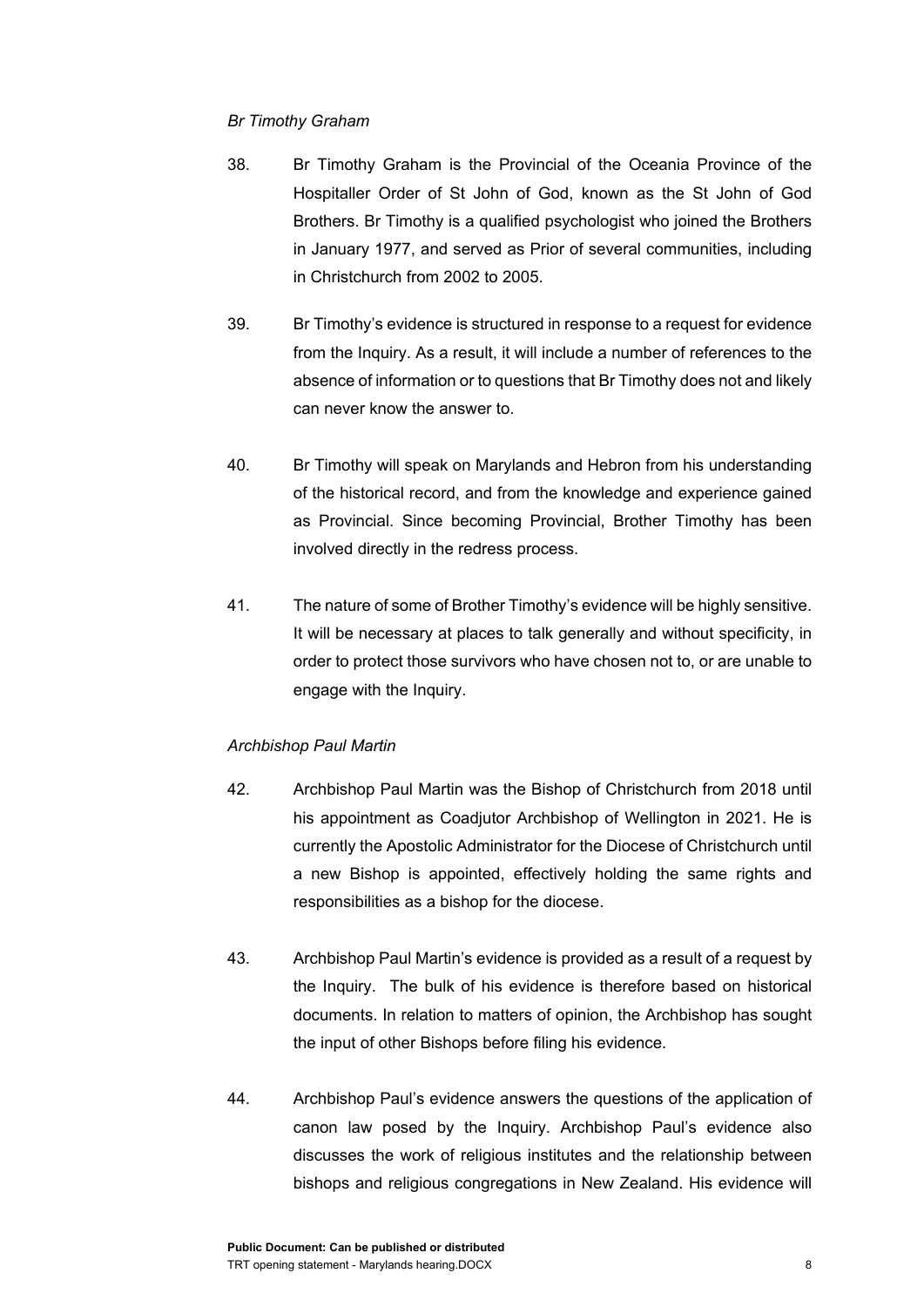discuss how this relationship operated in the 1950s onward during the period in which Marylands operated. It will touch on oversight, responsibility of religious works, and the working relationship bishops have with leaders and members of religious congregations.

#### *Lee Robinson*

- 45. Lee Robinson is a partner in the law firm Saunders Robinson Brown based in Canterbury.
- 46. Lee's written evidence was provided as he is one of the few people who have direct knowledge of the Brothers' redress process in the 1990s and early 2000s – in particular the development of what was called the "Pastoral Process" by Br Peter Burke, the then Provincial, in the early 2000s. Peter Burke died in 2010. Lee's evidence is intended to act as a supplement to the evidence of Br Timothy Graham. Lee was also involved in the establishment of the Hebron Trust through his prior work at the firm Malley and Co. He also chaired the St John of God Hospital Trust in Christchurch.

#### *Monsignor Brendan Daly*

- 47. Monsignor Brendan Daly is a priest from the Diocese of Christchurch ordained in 1977. He is the Judicial Vicar in charge of the Tribunal of the Catholic Church for New Zealand.
- 48. Monsignor Daly is an expert in canon law and he has been asked to provide evidence on the impact of canon law on responses to reports of abuse at Marylands, and the extent to which canon law requirements were applied in the response to and treatment of religious members, in particular any observations about whether canon law may have impeded, or continues to impede, an appropriate response to complaints of harm.
- 49. Monsignor Daly has been asked to provide this evidence due to the limited knowledge other witnesses have on canon law. Like civil law, expertise in canon law is held by specialists such as Monsignor Daly, and heads of congregations and dioceses will rely on canon law experts and advice in order to ensure their daily operations are consistent with canon law.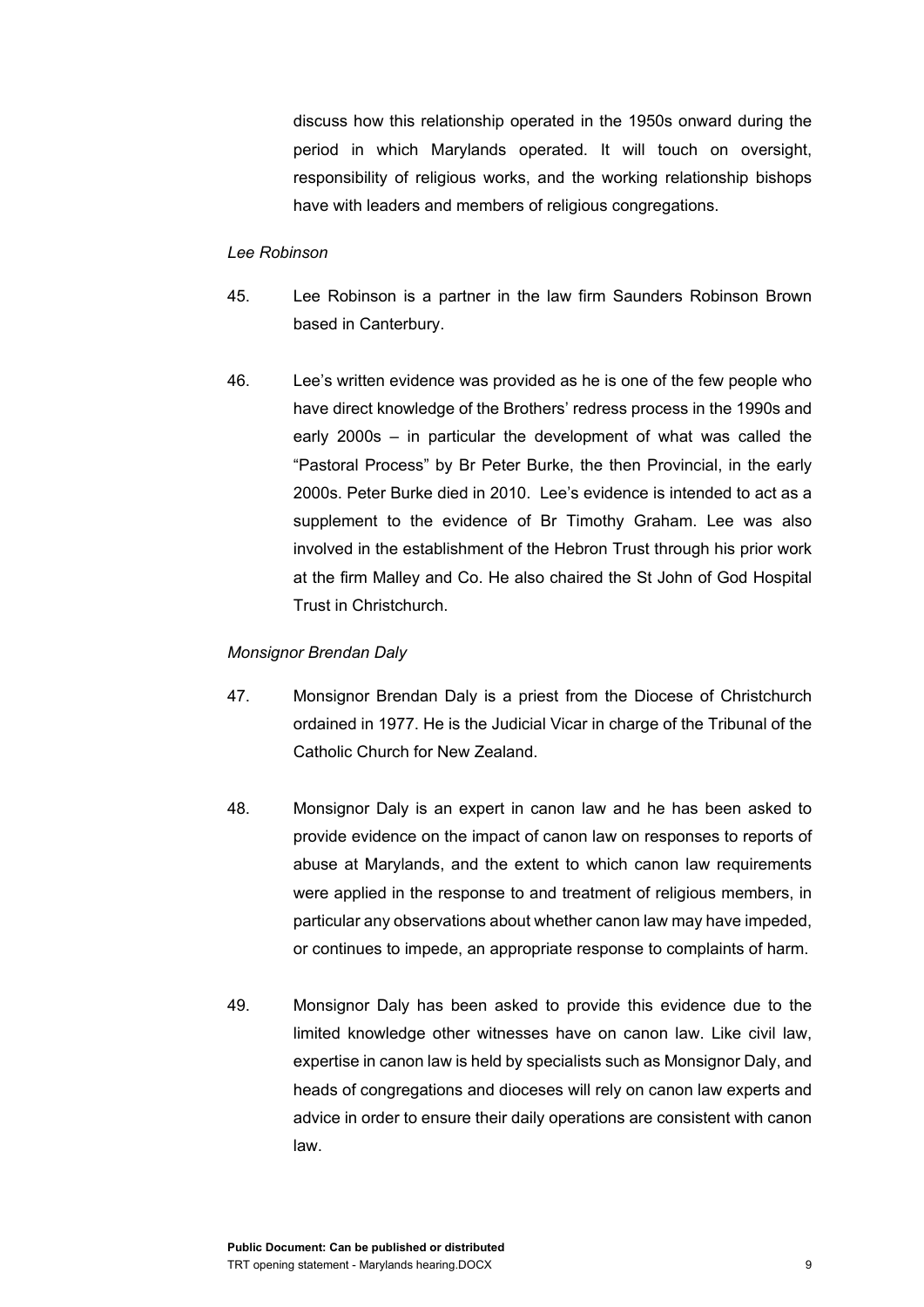- 50. Monsignor Daly has also offered additional information concerning canon law changes in 2021 which may be relevant and useful for Commissioners to have.
- 51. Monsignor Daly's evidence is extensive and covers a range of topics, including:
	- a. The history of the Brothers' involvement in Marylands.
	- b. The application of canon law generally.
	- c. Application of specific canon law updates, including the *1917 Code*, the *Vatican II* and *Post Vatican II* documents, and the *1983 Code*.
	- d. How entrusted works and proper works operate within a diocese.
	- e. How canon law operated after the 1983 Code was promulgated, including procedures relating to allegations of abuse by priests.
	- f. The issuing of *Sacramentorum Sanctitatis Tutela* in 2021 requiring Rome to supervise investigations into credible complaints of sexual abuse against children.
	- g. Procedures relating to allegations against religious brothers or sisters.
	- h. The issuing of *Vox Estis Lux Mundi* in 2019 which expanded the definition of sexual abuse.
- 52. Particularly relevant to Marylands, Monsignor Daly's evidence then discusses *what* the Bishop of Christchurch was required to do if they had known about allegations of abuse at Marylands before it closed, and what he was required to if he had known about allegations after Marylands had closed. His evidence covers concepts like compulsory reports, the Seal of Confession, and Priest-Penitent Privilege. It draws conclusions on reporting obligations and the role of the Holy See.
- 53. Monsignor Daly then undertakes a similar analysis in relation to Hebron Trust, and what the response should be from the Church if the same allegations were to arise today, including the appropriate penalties for abuse by religious brothers and sisters, and lay officials.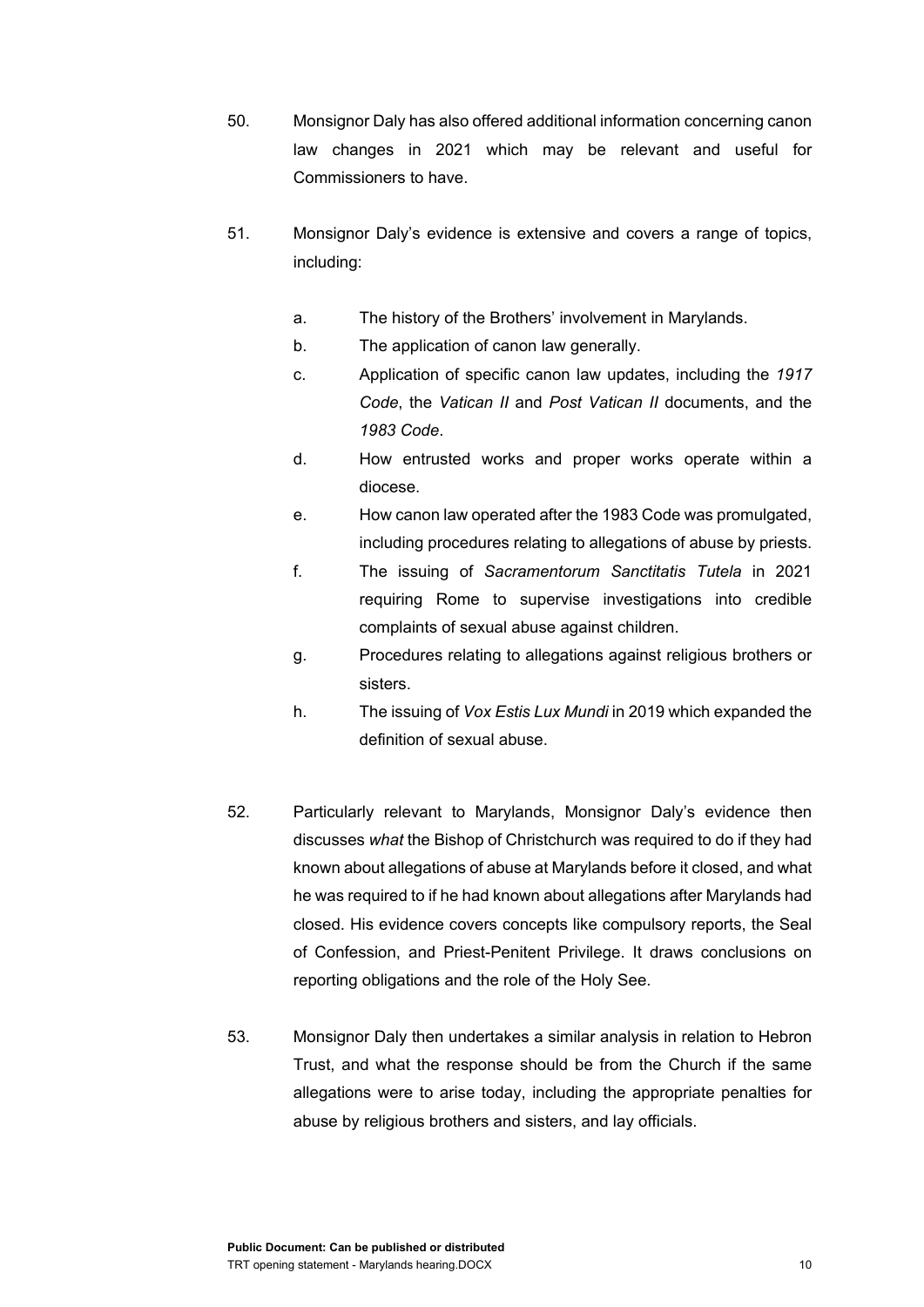#### *Limitations of evidence*

- 54. The evidence provided to the Inquiry is limited in a number of ways.
- 55. First, this evidence is tailored to meet the extent of the scoping document provided by the Inquiry in 2020. Evidence is also provided in response directly to requests from the Inquiry for specific evidence, long before any of the survivor evidence was provided to the Brothers.
- 56. Other areas have subsequently been traversed in survivor witness or other expert statements. This may lead some survivors to assume that the Church declines to provide context and information pertaining to their particular circumstances. Te Rōpū Tautoko hopes to reassure survivors that this is not the case.
- 57. In relation to survivor accounts of abuse while in the care of the Nazareth Sisters at St Joseph's Orphanage, some additional context has been provided by Te Rōpū Tautoko and the Sisters to the Inquiry. The Inquiry has confirmed on multiple occasions that this hearing is not wide enough to enquire into specific allegations of abuse at St Joseph's, and the operation of the Orphanage. The Sisters can provide any information they hold should the Inquiry seek it from them about the operation of St Joseph's Orphanage.
- 58. Second, the evidence is almost wholly reliant on historical documentation. This is particularly difficult in the case of Marylands and Hebron, where the Brothers either no longer hold relevant files or never held files. In the case of Marylands, any files relating to the operation of the school would have been handed over to the state when they assumed responsibility for Marylands in 1984. In relation to Hebron, the Brothers would have held very few files relating to the operation of Hebron's services. Client files and policy documents were held by the Trust, and some documents were transferred to the Brothers' solicitors as part of routine archiving by the current St John of God Hauora Trust.
- 59. Third, the harm caused at Marylands was many decades ago. The passage of time, and imperfect record-keeping processes has meant that many contemporary records no longer exist. In the process of preparing for this hearing, the Brothers have provided a vast volume of material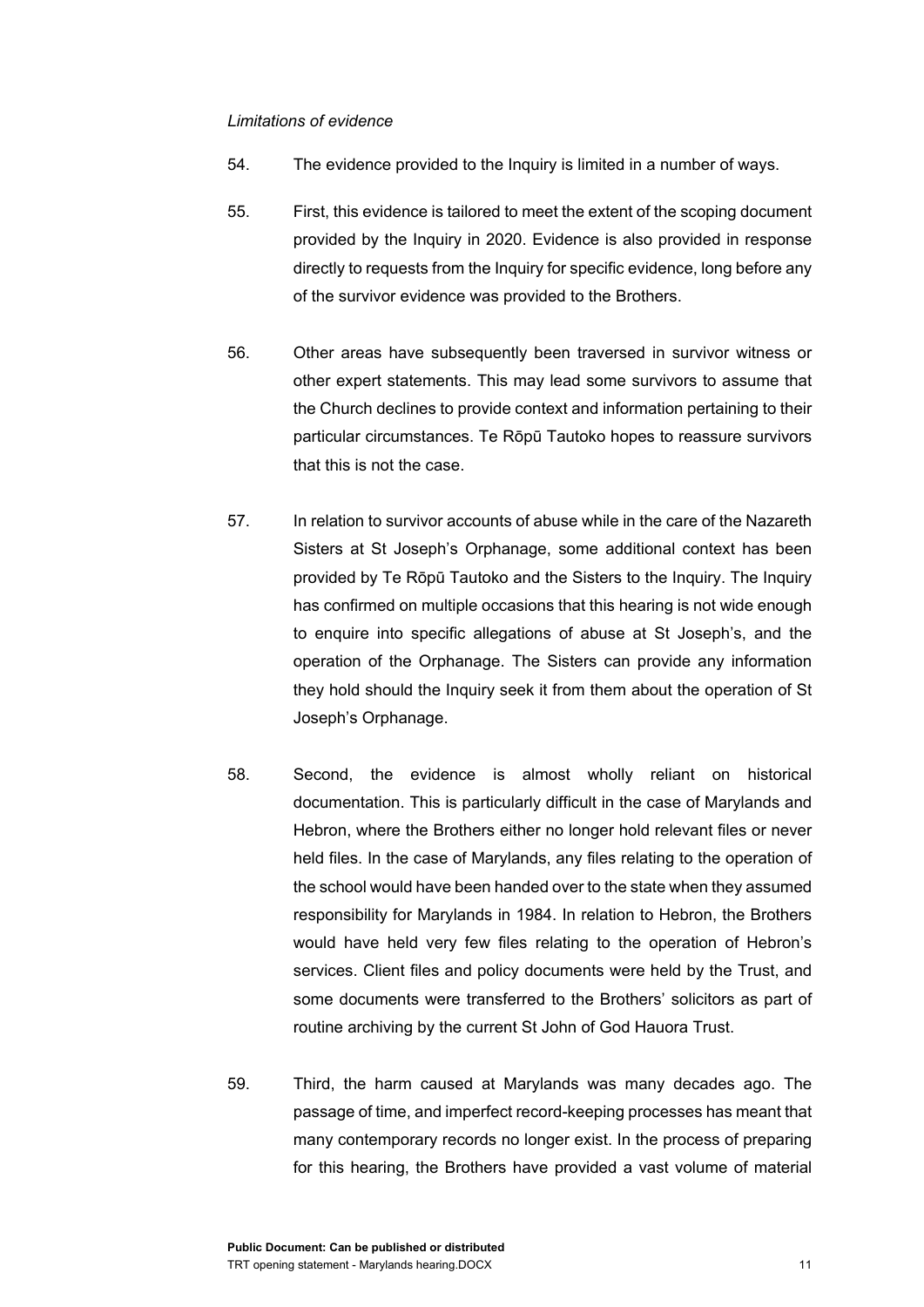they hold which relates to Marylands or Hebron, including all information relating to complaints of abuse.

- 60. Fourth, the timing of COVID-19 has made preparation for this hearing difficult. We are grateful for the assistance of the Inquiry during document provision from our client's Australian archive, where access was heavily restricted for many months.
- 61. We are also grateful for the assistance in having Catholic witnesses participate in this hearing by AVL.

## **Questions/Themes to explore**

- 62. The Church supports this inquiry and these hearings being survivorfocused, and supports survivors being able to share their experiences in a safe and supportive environment. Working through Counsel Assisting, and embracing the inquisitorial nature of this process, the Church has raised a number of themes that they would like the Inquiry to explore with survivors and other witnesses. This is so that the Church can learn from past practices and ensure that now and in the future, its policies and processes, and the way it responds to claims of abuse are in line with best practice, and in line with how the survivor community want to be treated.
- 63. By the end of these hearings, the Catholic Church hopes that the following themes are able to be explored in a way which complements the work undertaken by the Inquiry in their redress report.

## *Effective redress*

- 64. Many survivors speak of monetary redress as not being sufficient, even those with proportionally large payments made to them. One witness in his statement speaks of wanting "comfort". The Church would like Commissioners to explore what providing comfort and making amends through effective redress looks like for survivors.
- 65. The Church acknowledges that different survivors will want different outcomes, and have a different relationship with the Church. Some survivors wish there was a completely independent pathway to redress and want nothing to do with an institution they see, rightly, as being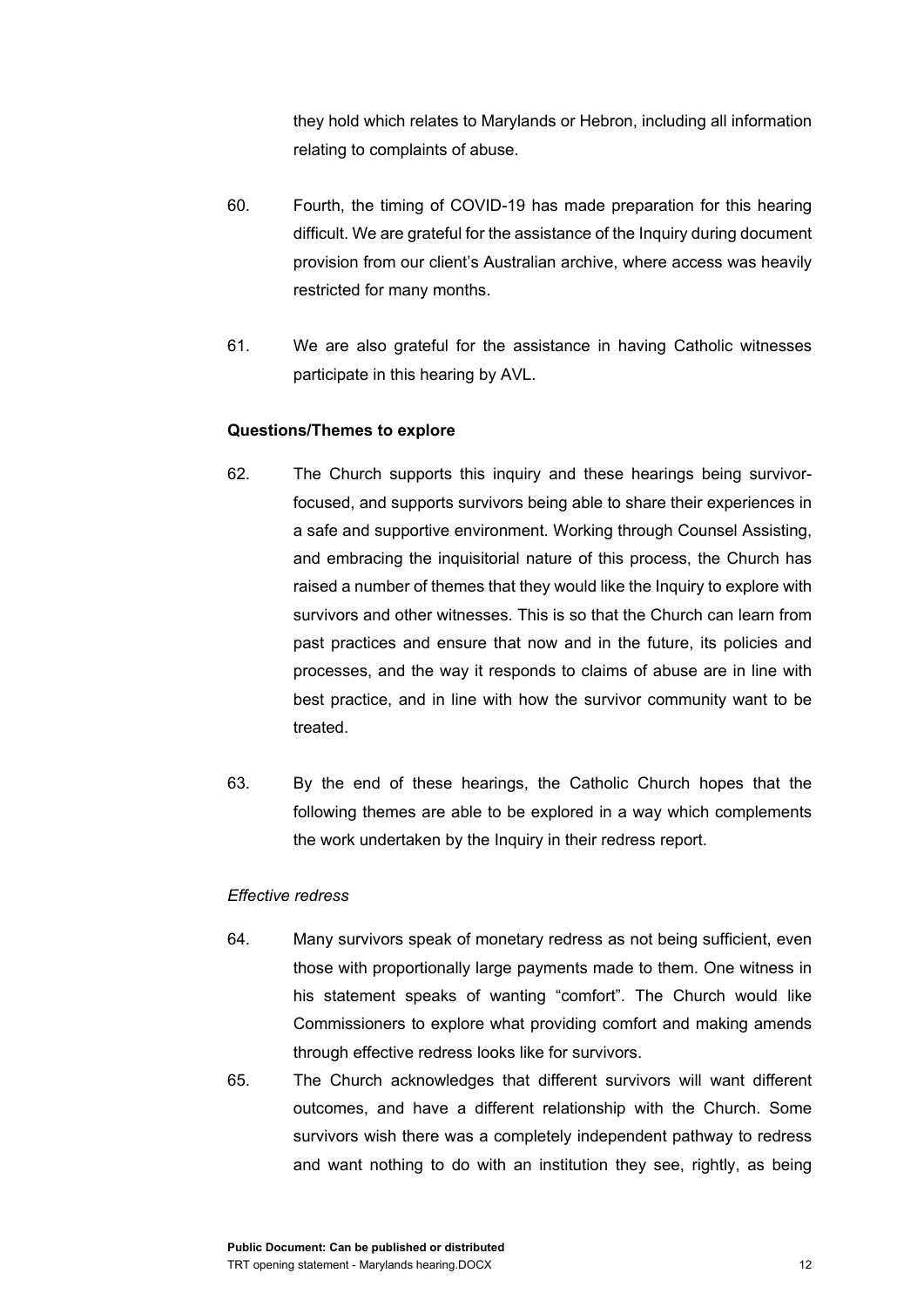responsible for harming them. Other survivors maintain a close connection and relationship with the Church and with their faith, and are frustrated when they are not able to deal directly with Church leaders.

66. What is important for the Church is to understand what the spectrum of effective redress looks like for survivors. Where survivors want to maintain continuing relationships with Church authorities, how could this be better achieved.

#### *Monetary compensation*

- 67. Several witnesses make statements which reflect the fleeting nature of monetary redress, and some of the problems that are caused when significant sums of money are provided, sometimes to an individual who is not used to dealing with such sums. There are examples of witnesses who express regret that monetary redress was immediately spent, reducing the chance for redress to provide long-term support. There are also contrary examples of witnesses who express frustration when Church authorities try to place well-intentioned restrictions on the access to or use of redress.
- 68. It would be helpful for Commissioners to explore with witnesses what are the appropriate support mechanisms that should be put in place when monetary redress is provided. How can Church authorities provide effective redress in a way which best supports survivors, without being patronising or undermining their ability to be financially independent.

#### *Barriers to making a complaint of abuse to Church authorities or to Police*

69. Some witnesses speak of fears that speaking to Police could potentially void a settlement agreement they had reached with Church authorities, requiring them to repay money. We note that this does not appear to have ever happened, and would not be an outcome under modern settlement agreements which often expressly state survivors are encouraged to go to Police where they feel comfortable doing so. Other witnesses describe some of the barriers of coming forward in the first place.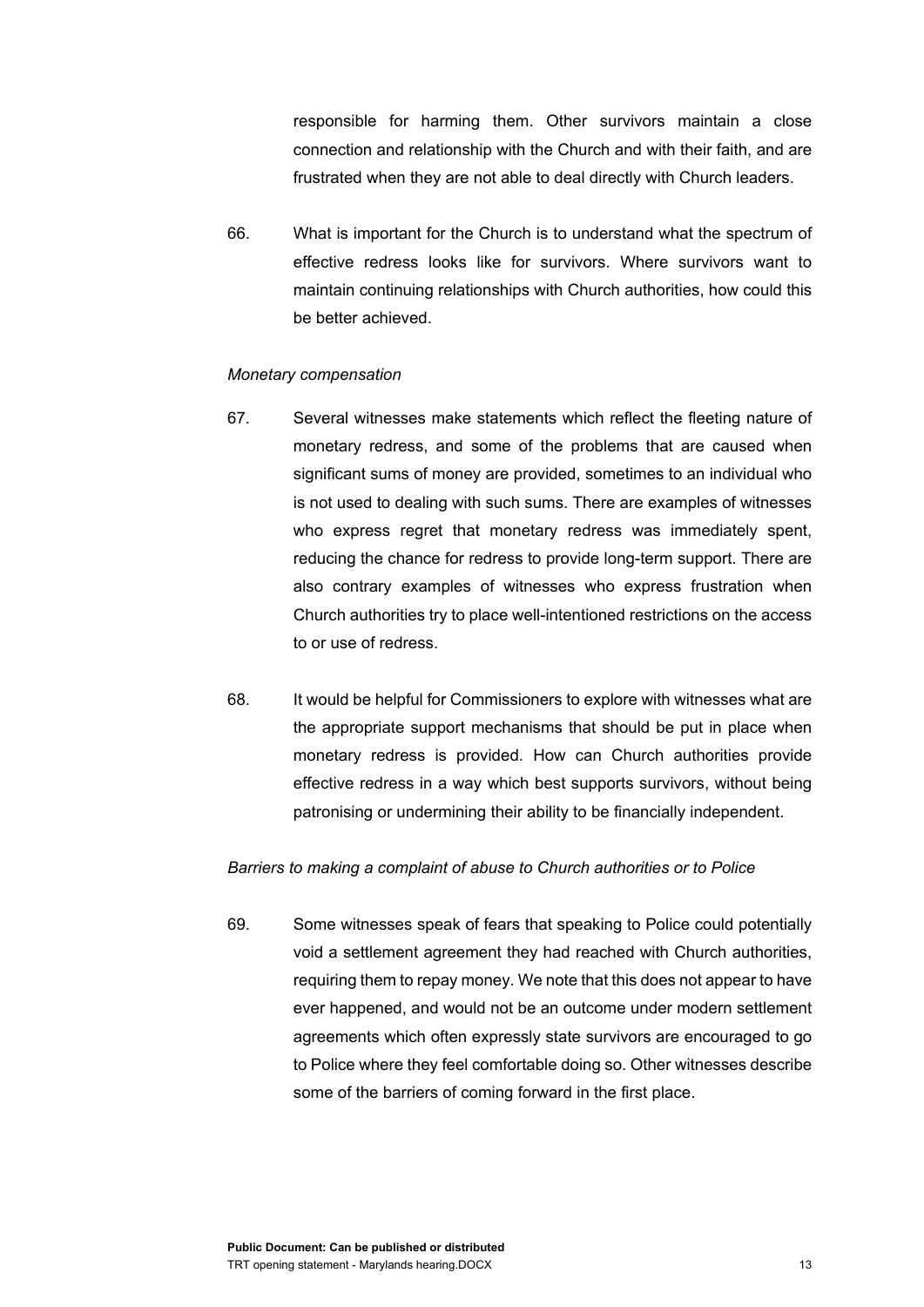- 70. The Church asks Commissioners to further explore barriers to making complaints, particularly in relation to Church authorities who a survivor may wish to maintain a connection to.
- 71. The Church is in a different position to the state in that they often maintain a lifelong connection and pastoral role with survivors, and ongoing redress and pastoral support is often key to a successful outcome for survivors. Any risk that these connections will be jeopardised could be a significant barrier for survivors, so the Church wants to know how it can amend its processes to ensure as few barriers as possible are in place to making a complaint of abuse.

## *A culturally responsive Church*

- 72. One witness says that the Church needs to be more culturally sensitive and respond to complaints in a culturally appropriate way. Through the National Office for Professional Standards, known as NOPS, the Church has been updating its practices to try and work with survivors in a way which is most appropriate for their particular culture. Individual congregations and dioceses also take different steps to acknowledge the culture of a survivor and engage in a culturally appropriate manner.
- 73. It would be helpful for Commissioners to explore with survivors what they would like to see from the Church when engaging in the redress process. What practices and processes could be put in place to better equip NOPS and other Church authorities to deal with culturally diverse survivors? What balance should be struck between proposing processes to survivors and responding to their requests?

## *Failure to recognise harm*

- 74. There is no doubt that Marylands is a very dark chapter of the St John of God Brothers' history, the Catholic Church's history in New Zealand and for our society.
- 75. No amount of good intention will ever be able to overcome the fact that for many children Marylands represents a place of harm and abuse which some will never be able to recover from.